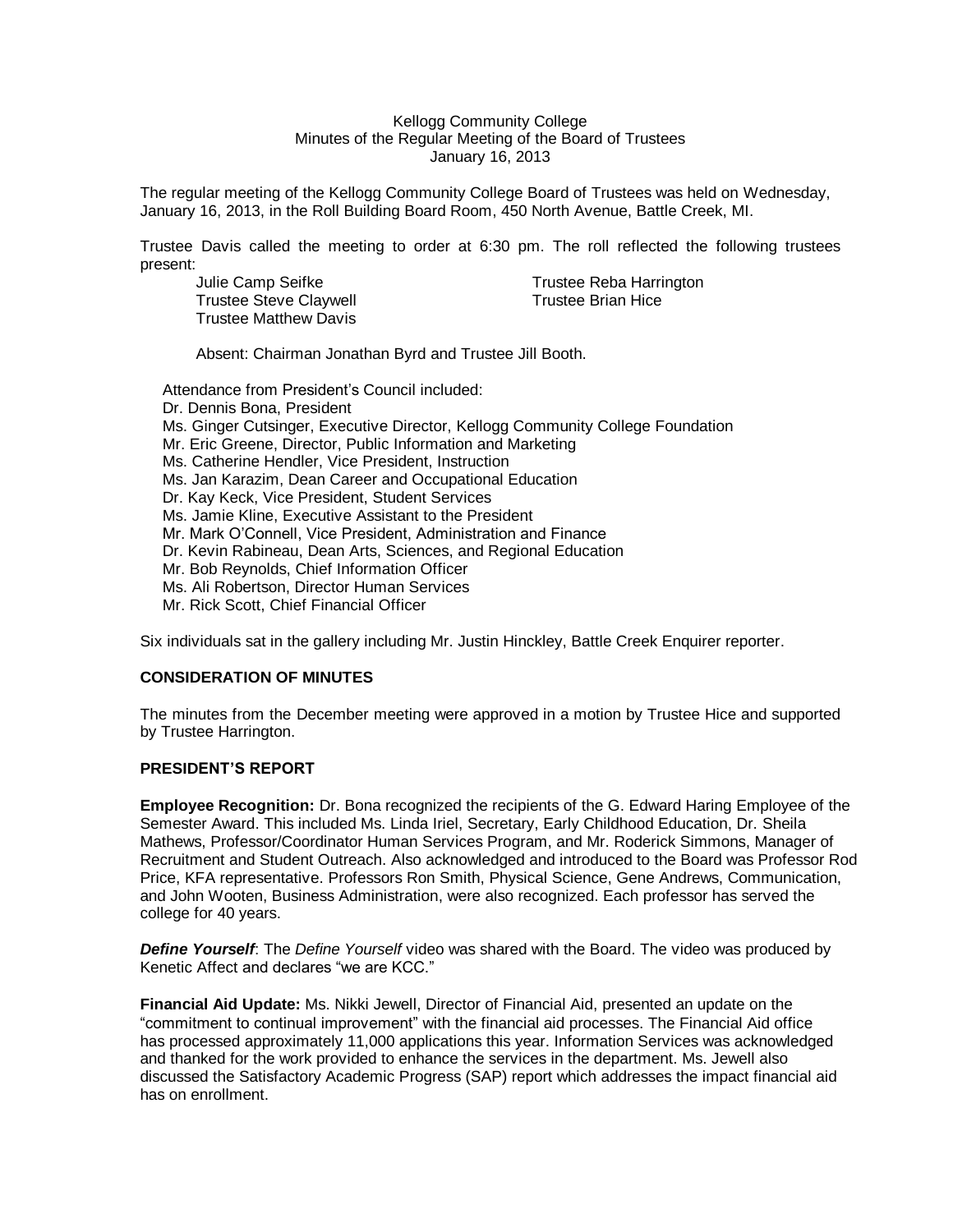**Enrollment Report:** Enrollment for spring looks positive. The head count is up 5.7% and credit hours are down 1% compared to the same time period a year ago.

**State Legislative Update:** KCC is not anticipating any increase in State funding. Indicators predict that revenue trends are flat to downward from last year.

**Interim Report:** Ms. Catherine Hendler, Vice President for Instruction, updated the Board on the Interim events.

**Kellogg Community College Foundation:** Ms. Ginger Cutsinger, Executive Director of the KCC Foundation, updated the Board on the results of our Build-a-Brighter Future employee raffle and auction.

**WMU Reverse Transfer Agreement:** A reverse transfer agreement between KCC and Western Michigan University was signed on December 4, 2012. The agreement identifies a process that facilitates former KCC students, now WMU students, to obtain the appropriate associates degree by transferring WMU credits back to KCC. The agreement will benefit students who might have credits that were not designated towards a two-year degree.

**Culture Survey Update:** Ms. Ali Robertson updated the Board on the KCC Culture Survey. The survey was conducted in November and 89% of employees participated. The results will be disseminated in various ways in the upcoming weeks.

# **BOARD REPORTS AND REQUESTS**

Trustee Claywell commented positively on the interim activities stating the attitude was both energetic and professional.

# **ACTION ITEMS**

In a single motion by Trustee Hice, supported by Trustee Camp Seifke, the Board unanimously agreed to a consent agenda accepting the financial statements, scholarships and grants, personnel items, and the board appointment to the Calhoun Community High School board.

**Financial Statements:** The Board approved the December financial statements as presented including the expenditures for the month:

General ………………………..\$3,724,572

**Scholarships and Grants:** The Board approved scholarships this month totaling \$14,269.91. This brings the year's total to \$183,191.13. These contributions are accepted with appreciation and great gratitude on behalf of the students and the College.

### *Private Scholarships (Restricted Funds)*

| Oaklawn Hospital                                      | 1,232.91 |
|-------------------------------------------------------|----------|
| Pokagon Band of Potawatomi Indians                    | 2,000.00 |
| Marine Cops League Branch 763                         | 500.00   |
| Century Bank & Trust (Taylor Scholarhsip Trust)       | 2,000.00 |
| Southern MI Bank & Trust - Salisbury Charitable Trust | 2,000.00 |
| Southern MI Bank & Trust - Juhl Trust                 | 2,000.00 |
| Trilogy Foundation, Inc.                              | 2,000.00 |
| Comerica                                              | 500.00   |
|                                                       |          |